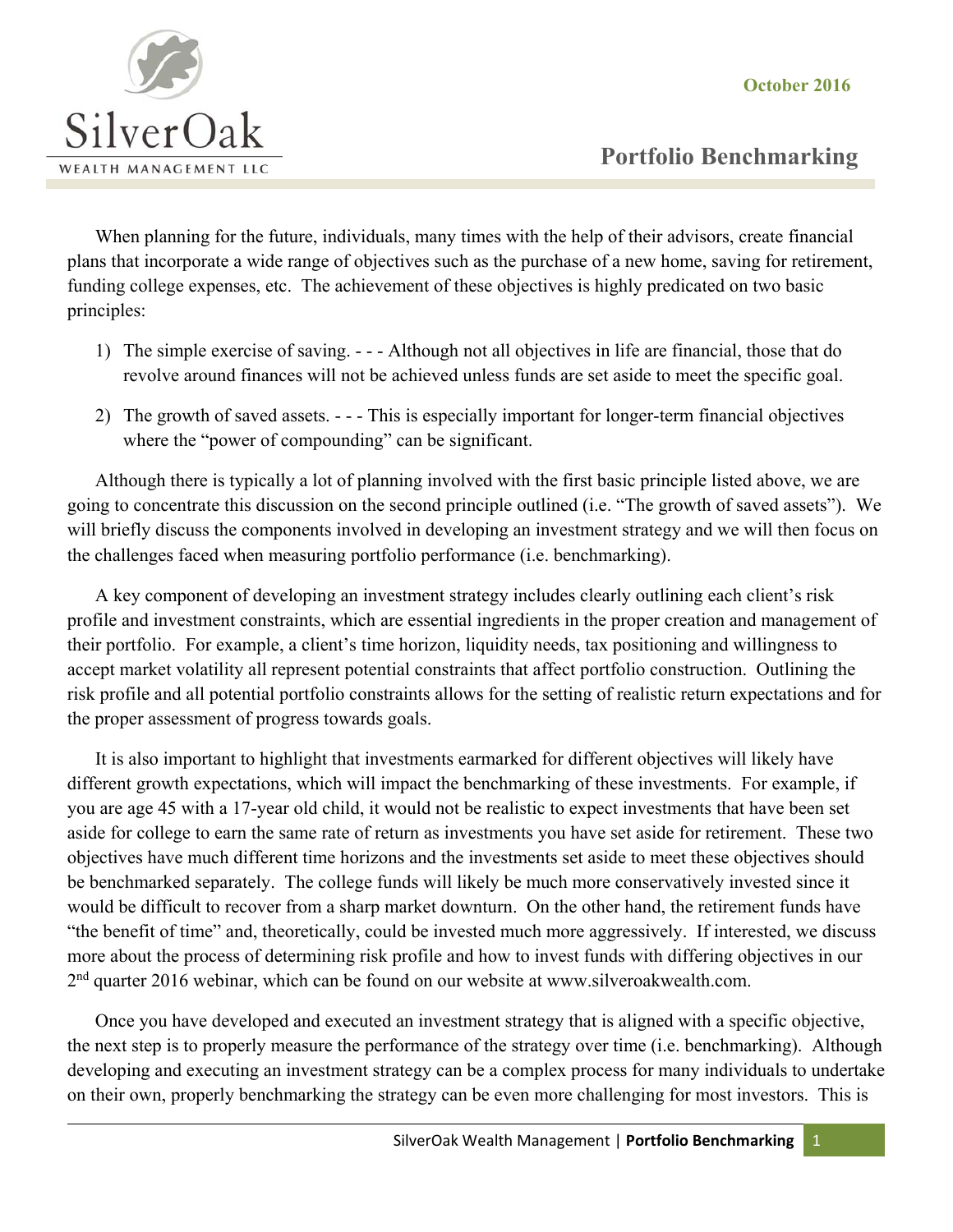due to the fact that simply comparing the overall return of a portfolio, or even single investment, with a broad based index, such as the S&P 500 Index, is likely not an accurate or fair comparison.

The media, and even many investors, frequently misunderstands what market indices represent and refer to them inappropriately. For instance, the Dow Jones Industrial Average Index is often quoted when discussing U.S. equity and economic performance, as it is the oldest U.S. index. However, it might not be the best representation of the broad U.S. equity markets. Likewise, many investors simply compare their investment performance with one of the widely known indices that dominate media coverage, such as the S&P 500 Index. However, both the Dow Jones Industrial Average Index and S&P 500 Index focus exclusively on U.S. large company stocks at the exclusion of U.S. small company stocks, international stocks and bonds. Therefore, if you have invested in a diversified strategy neither of these indices would be a good proxy for your portfolio.

Since investors often use "benchmark" and "index" interchangeably, when in fact they are distinct terms and concepts, below we will help define the differences. We will also further discuss the concept of "benchmarking" and how indices are used in this process.

### **What is an index?**

- o An index represents a certain segment of the market, such as the Dow Jones Industrial Average Index which represents 30 of the largest and most well-known U.S. public companies. There are thousands of indices as the market can be segmented in many different ways. Common ways the market is segmented include: market capitalization (large, mid, small), regions (domestic, international, emerging markets), style (growth, core, value) and sectors (financials, technology, health care, etc.).
- o Indices can be created by weighting companies based on market cap (larger companies have higher weighting), price (companies with a higher stock price have higher weighting), equal-weight (each company has same weight), fundamental factors (ex. valuation, sales and earnings growth, dividends), etc.
- o There are multiple indices for each asset class i.e. equities, fixed income, commodities, etc.

Below are several of the more commonly referenced indices along with a description of how they are constructed.

| <b>Index</b>                  | <b>Description</b>                                                                                                                                           |
|-------------------------------|--------------------------------------------------------------------------------------------------------------------------------------------------------------|
| Dow Jones Industrial Average  | Price-weighted average of 30 U.S. large capitalization companies                                                                                             |
| Index                         |                                                                                                                                                              |
| <b>NASDAQ</b> Composite Index | Market-cap weighted index of 3,000 companies listed on the NASDAQ<br>stock market. The index is heavily weighted towards technology and<br>growth companies. |
| $S\&P 500$ Index              | A broad market-cap weighted index of the largest 500 U.S. companies.                                                                                         |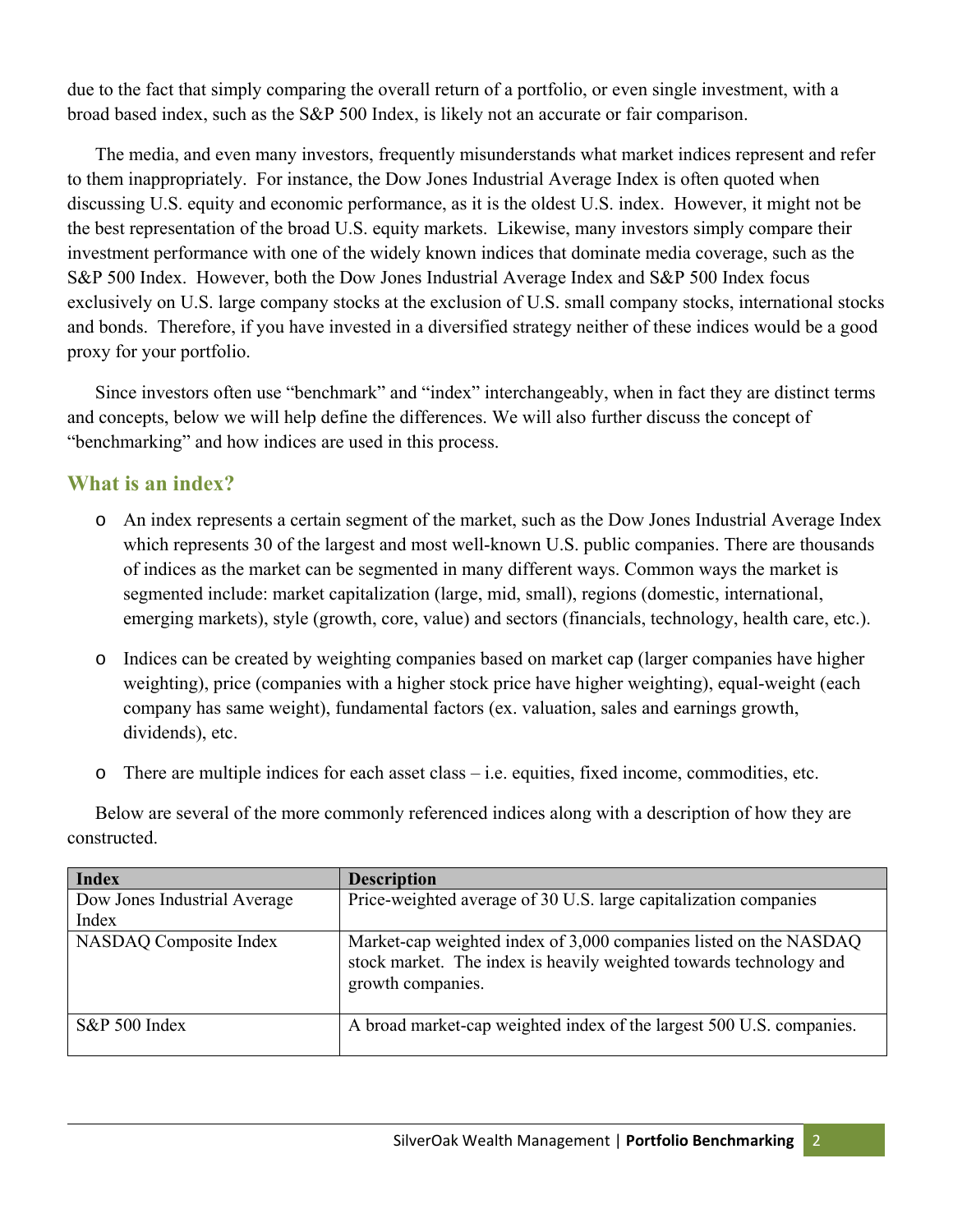| <b>Index</b>                  | <b>Description</b>                                                                                                                         |
|-------------------------------|--------------------------------------------------------------------------------------------------------------------------------------------|
| Russell 2000 Index            | Market-cap weighted index capturing the smallest 2,000 companies in the<br>Russell 3000 (which is the largest 3,000 companies in the U.S.) |
| <b>MSCI EAFE Index</b>        | International index representing 21 developed countries in Europe,<br>Australia and Asia.                                                  |
| Barclays U.S. Aggregate Index | Broad market-cap weighted fixed income index representing investment<br>grade bonds in the U.S. It excludes municipal bonds and TIPS.      |

Broad indices, such as the Dow Jones Industrial Average Index and S&P 500 Index, generally have relatively close performance since they both measure U.S. large company stocks. However, even indices that compare similar parts of the markets can have significantly different performance due to the construction rules of each index and their specific underlying make-up. For example, the Russell 2000 Index, S&P Small Cap 600 Index, and the CRSP U.S. Small Cap Index all represent U.S. small cap stocks. However, as you can see from the table below, their annual performance has deviated widely over certain timeframes.

|                                      | 2007     | 2008      | 2009   | 2010   | 2011     | 2012   | 2013   | 2014  | 2015      | 2016<br><b>YTD</b> |
|--------------------------------------|----------|-----------|--------|--------|----------|--------|--------|-------|-----------|--------------------|
| Russell<br>2000<br>Index             | $-1.57%$ | $-33.79%$ | 27.17% | 26.85% | $-4.18%$ | 16.35% | 38.82% | 4.89% | $-4.41%$  | 11.01%             |
| S&P Small<br>Cap 600<br>Index        | $-0.30%$ | $-31.07%$ | 25.57% | 26.31% | 1.02%    | 16.33% | 41.31% | 5.76% | $-1.97\%$ | 13.62%             |
| <b>CRSP US</b><br>Small Cap<br>Index | 1.99%    | $-36.81%$ | 40.11% | 27.98% | $-1.85%$ | 18.59% | 38.48% | 7.54% | $-3.68%$  | 10.77%             |
| Max<br>Difference                    | 3.56%    | 5.73%     | 14.54% | 1.67%  | 5.19%    | 2.27%  | 2.84%  | 2.65% | 2.44%     | 2.85%              |

As of 10/6/2016

### **What is a benchmark?**

- o Benchmarks are used as a point of reference for the measurement of investment performance. For appropriate comparison purposes, it is important that the benchmark is a good representation of the investment it is being compared against.
- o Indices are often used as benchmarks. However, peer groups (i.e. other similar investments) could also be used as a benchmark.
- o The most common indices used as benchmarks are S&P 500 Index for U.S. equities, the MSCI EAFE Index for international equities, and the Barclays U.S. Aggregate Index for U.S. bonds.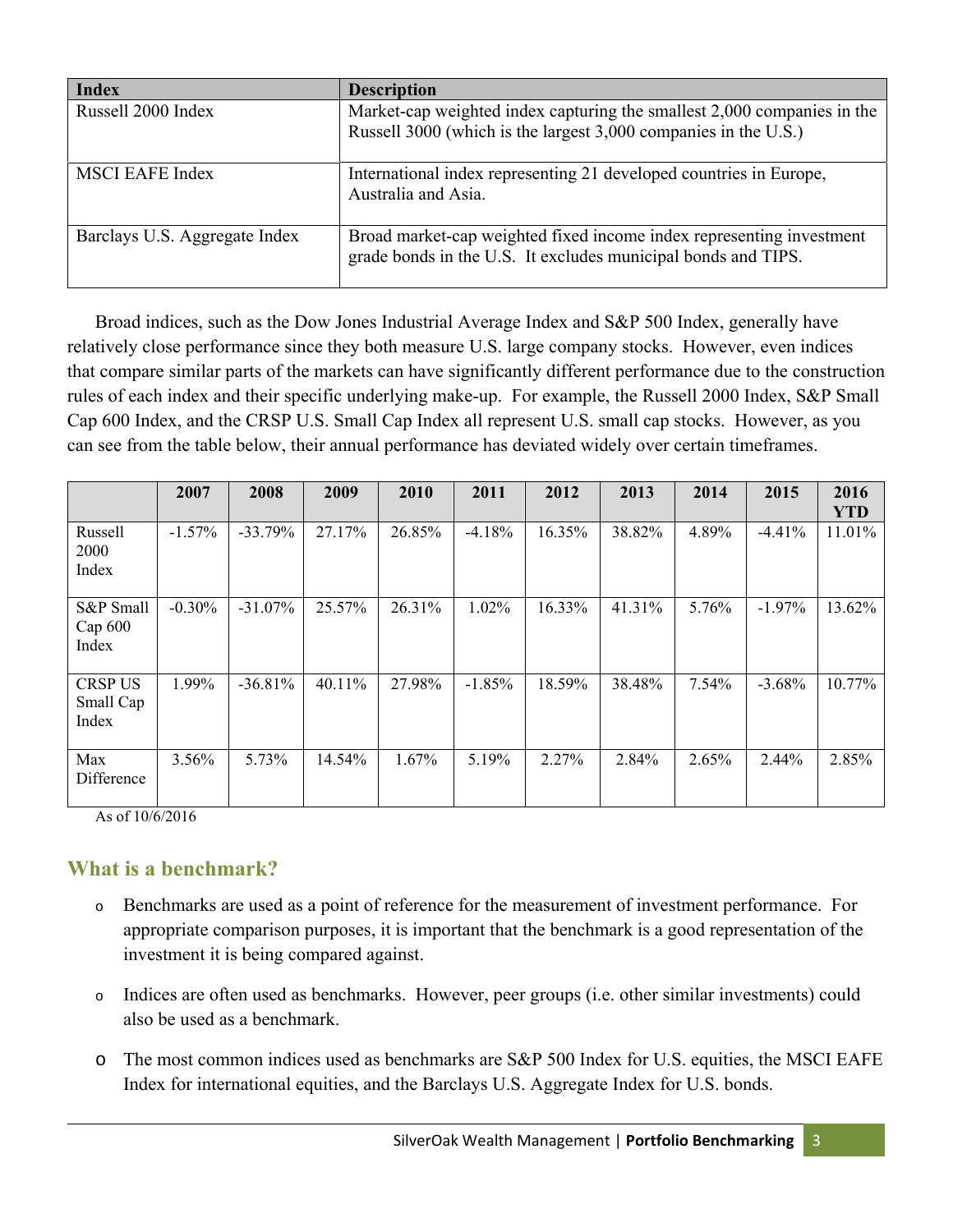# **What are the benefits of benchmarks?**

- o Benchmarks give investors a tool to assess relative investment performance across different investment strategies.
- o Benchmarks provide a point of reference to hold investment managers accountable for their performance and investment thesis.
- o Benchmarks help establish investor expectations for long-term growth, which can then be incorporated into their comprehensive financial plan.

## **What are the limitations of benchmarks?**

- o Many investors incorrectly compare their overall portfolio performance to a single benchmark, such as the Dow Jones Industrial Average Index or the S&P 500 Index. However, almost all financial objectives require some diversified investment strategy utilizing a combination of U.S. stocks, international stocks and bonds. It would be inappropriate to compare the performance of a globally diversified portfolio of stocks and bonds to the Dow Jones Industrial Average Index or S&P 500 Index, as they have different risk/return profiles.
- o A major drawback of using indices as a benchmark relates to the underlying construction issues and biases. For instance, market cap weighted indices can be susceptible to the concentration of risk in sectors, geographies or in individual holdings. This typically occurs after sectors or regions have outperformed for a multi-year period. For instance, the energy sector grew to about thirty percent of the S&P 500 Index by the late 1970s. Other notable sector concentrations include technology in the late 1990's and financials in the mid to late 2000's.
- o As noted previously, there can be wide deviations of returns among indices that are designed to measure similar parts of the market. Investors utilizing only one index can be misled about relative performance without looking at returns from multiple indices.
- o Bond indices generally have a unique drawback of concentrating exposure to less creditworthy companies and countries. Unlike equity indices where larger companies are typically of higher quality, bond indices typically give higher weighting to companies and countries with larger amounts of debt.

## **How does SilverOak utilize benchmarks?**

At SilverOak, we first assist our clients in developing a comprehensive plan designed to meet each of the individual financial objectives, whether that be the purchase of a new home, saving for retirement or funding college. This plan sets the foundation and typically includes, among several other items, annual savings targets and possibly multiple investment strategies. Not all financial objectives have the same investment strategy due to time horizon and liquidity needs, as highlighted by our example of college funds being invested more conservatively than retirement savings. Therefore, it is important that we properly set return expectations and benchmarks that reflect comparable risk/return profiles.